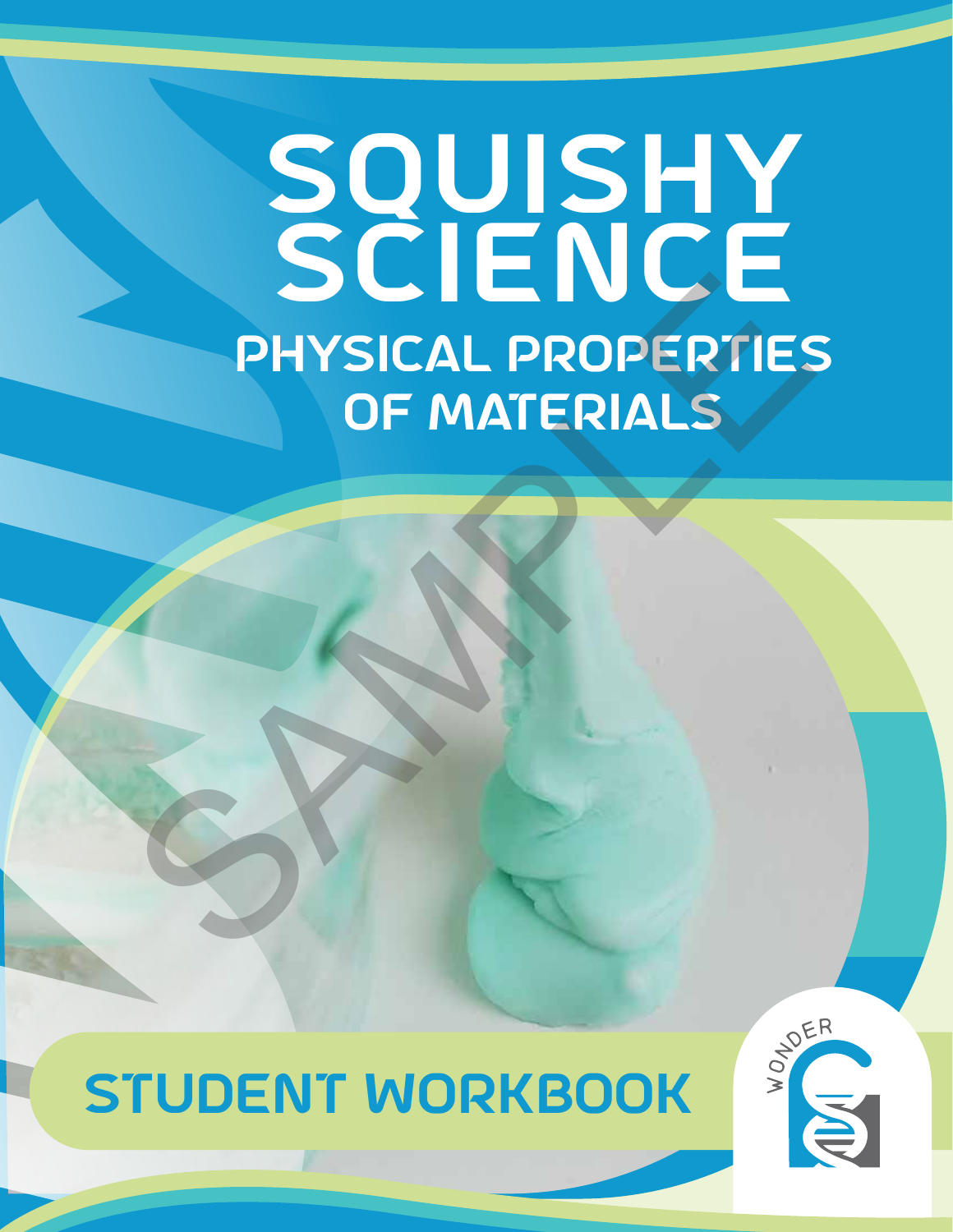## **REFLECT**

You made and tested your own thermometer in the first activity. How cool! Let's think more about what was happening.

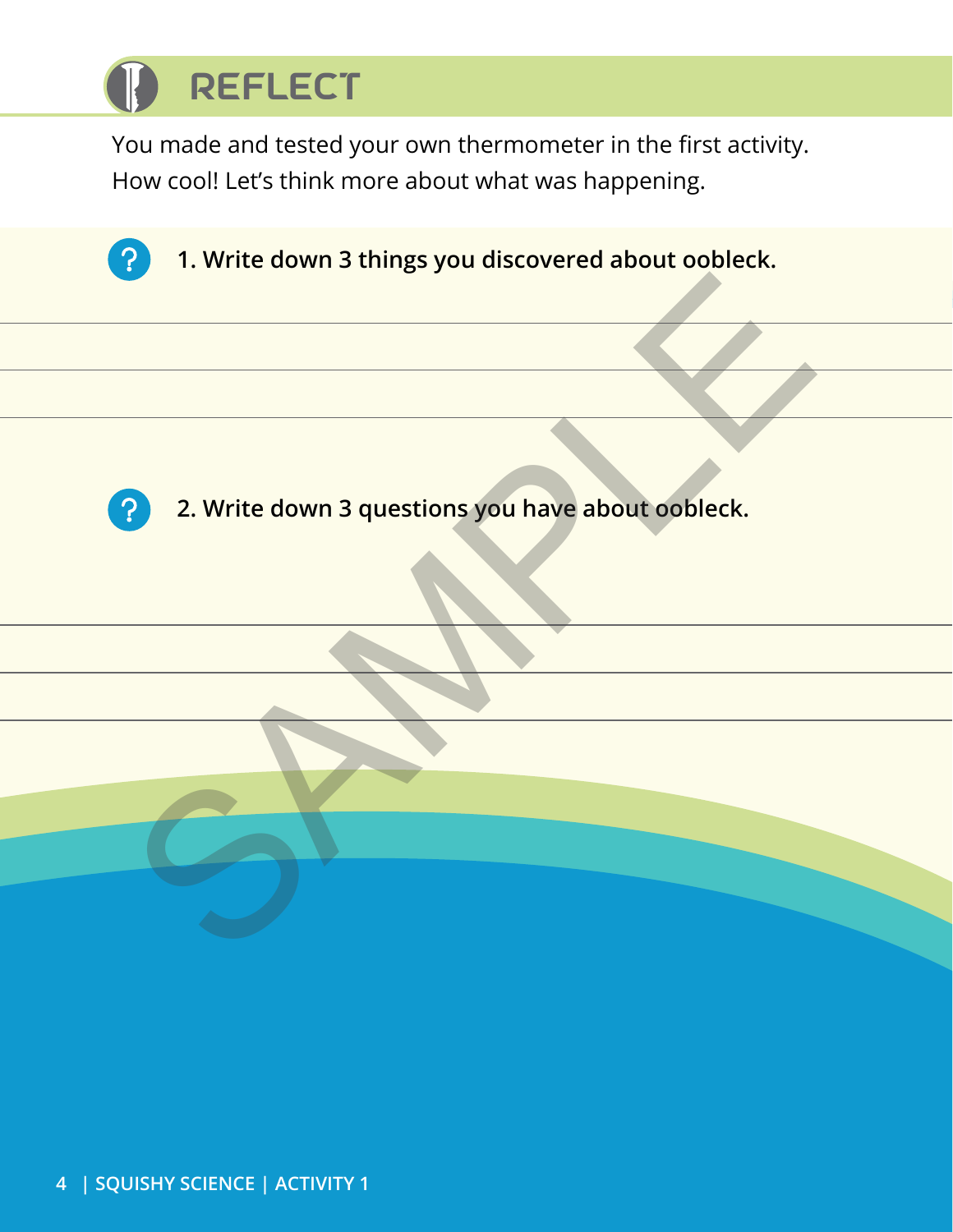

## What**'**s Going on Here?

**You can better understand what is around you if you know how to describe it.**

**In this activity, you will learn about what makes oobleck so unique**

### *LEARNING GOALS:*

**I** can describe and classify materials based on their **physical properties.**

## Solids, Liquids, and Gases

| <b>YOU NEED:</b> | $R$ alloon |  |
|------------------|------------|--|

 **Balloon**

- **Cup**
- **Stirring rod**
- **OTHER ITEMS:**
- **Water**
- **Gather solid items from around your home: apple, stick, rocks, paper** SAMPLE

3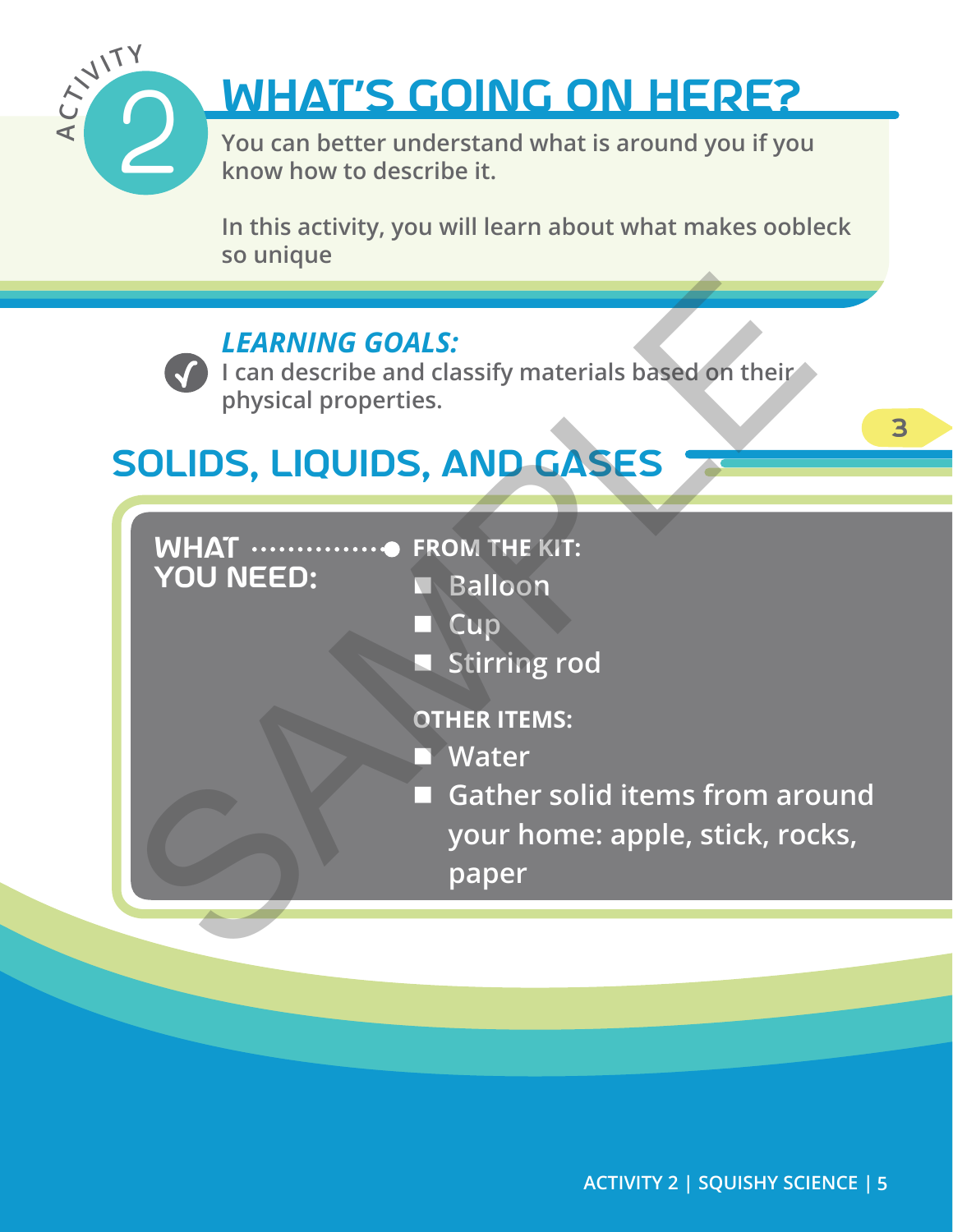

**a. Does it take the same shape as the container?**

**b. What are two more examples of solids?**

**Things like sticks, apples, rocks, and paper are called solids. They don't flow like liquids, and they don't take the shape of their container.** TEP 3<br>
Notice the shapes, rocks, and paper are called solids. The on't flow like liquids, and they don't take the shape of their<br>
ontainer.<br>
The this demand is a candy that is in the balloon and blow into it until it is ro



**In this photo, solids (marshmallows and a candy cane) and liquid (hot chocolate) are shown in a mug.)**

#### STEP 3

Grab a balloon and blow into it until it is round.

- **a. What is in the balloon when it's inflated?**
- 

**b. What are two examples of gases?**

**Gases can flow, even though you can't usually see them. They take the shape of their container and they can be squished or stretched to fit in a container.**



**Balloons come in all shapes and sizes.**